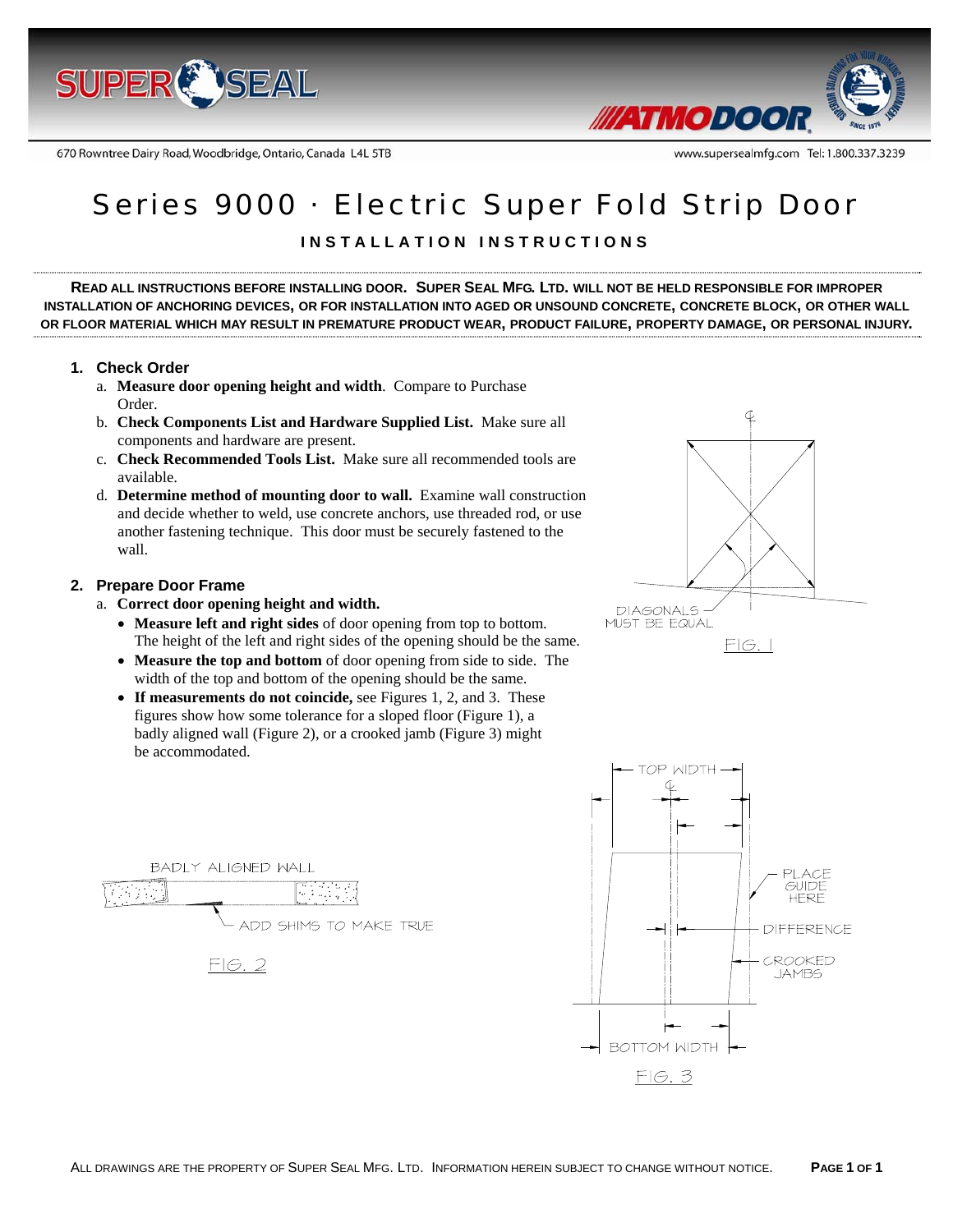# **3. Mark Wall for Offwall Brackets**

# a. **Bifold door.**

- **Measure and mark center of Track Assembly** between the two Mounting Studs (Figure 4).
- **Measure** from center of Track Assembly to center of a Mounting Stud. This is Dimension X (Figure 4).
- **Measure and mark center of door opening** on wall above lintel (Figure 5).
- **Measure and mark Vertical Line.**

SEAL

- ∗ From the center line above lintel, **measure** over to right door jamb using Dimension X (Figure 6).
- ∗ **Mark** wall.
- ∗ **Draw a level Vertical Line** through mark, extending above the lintel.
- **Measure and mark Horizontal Line.** 
	- ∗ From corner of jamb, **measure** 8" up above lintel (Figure 6).
	- ∗ **Mark** wall.
	- ∗ **Draw a level Horizontal Line** from the 8" mark through the Vertical Line.
- **Repeat** marking Vertical and Horizontal Line for left side.
- **Check** that left side and right side intersections are level to each other.





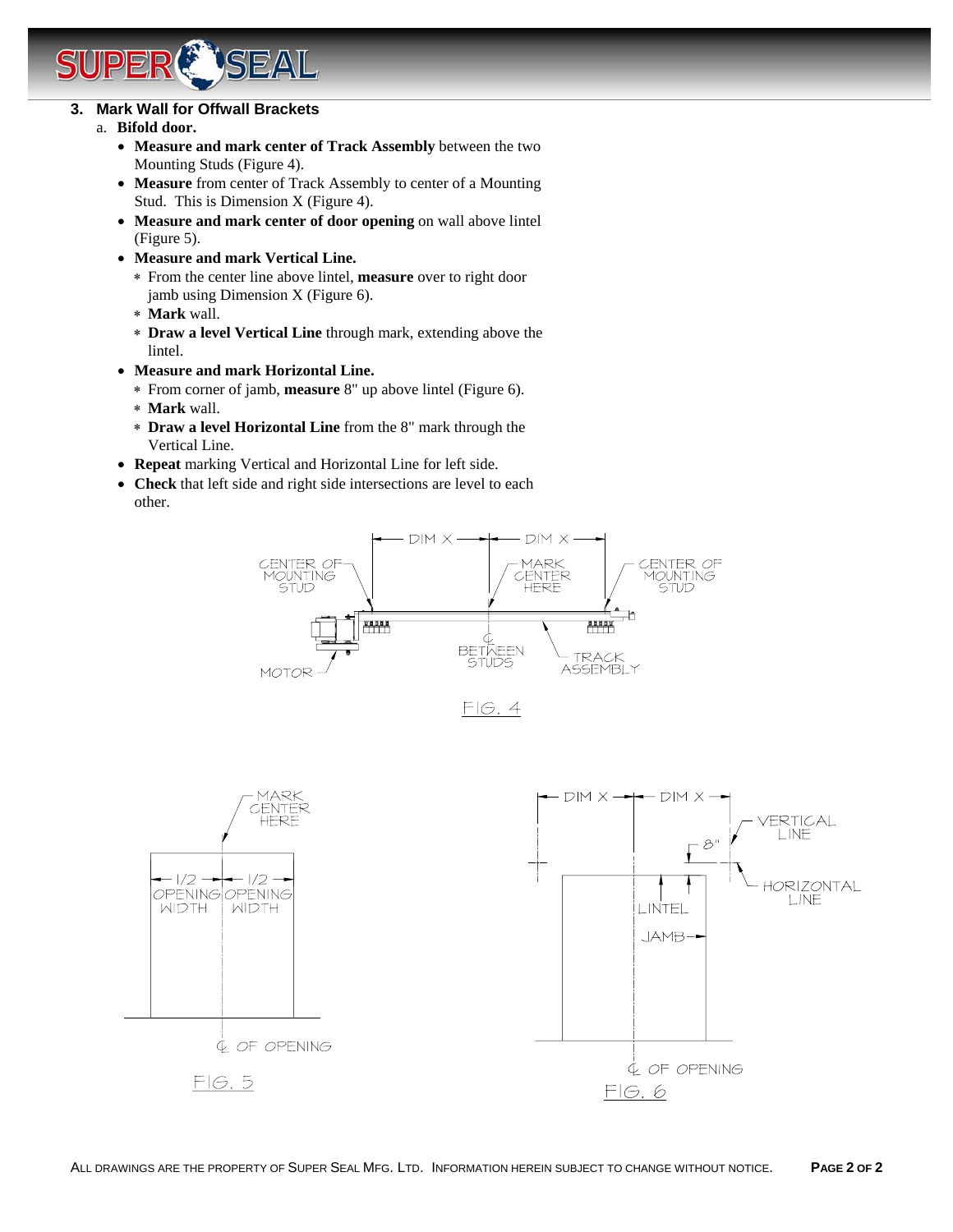

• **Place** underside of Perpendicular Angle flush to Horizontal Line.

**LSEAL** 

- **Align** center of Offwall Bracket with Vertical Line.
- b. **Attach Offwall Bracket** using predetermined method or provided sleeve anchors.
- c. **Repeat** for other side.

HORIZONTAL LINE

**PERPENDICULAR** ĀNGLE

UNDERSIDE OF PERPENDICULAR ANGLE

LINTEL

**IAMB** 

 $FIG.9$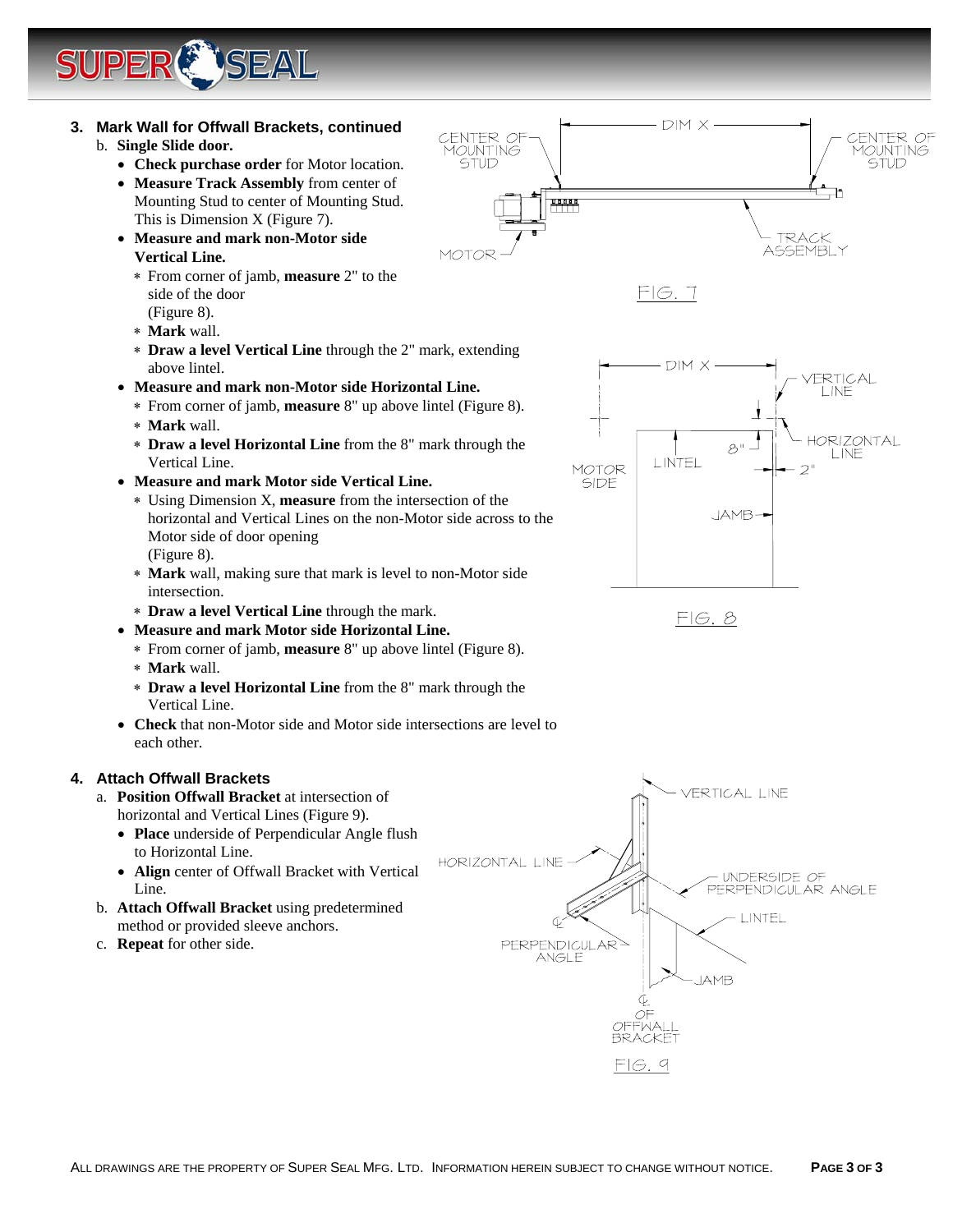# **5. Attach Track Assembly to Offwall Brackets**

JPER

**A ISEAL** 

- a. **Determine how to lift** Track Assembly onto Offwall Brackets.
- Do not damage Track Assembly. b. **Determine door projection** from wall.
	- **Measure depth** of any doors or other barriers that the door will cover, if needed.
	- **Decide which hole** on the Perpendicular Angle to use: 15- 1/2", 18", or 20-1/2".

**NOTE:** For standard wall with no barriers, use the 15-1/2" hole.

- c. **Lift Track Assembly up** to the underside of the Perpendicular Angle (Figure 10).
	- Mounting Studs should **protrude up through** the Perpendicular Angle holes.
- d. **Secure Track Assembly** to Perpendicular Angle with supplied hardware.
- e. **Repeat attachment** for other side.
	- If needed, **slightly loosen** Offwall Bracket anchors to insert Track Assembly Mounting Studs.
	- **Tighten** Offwall Bracket anchors when Track Assembly is secure.
- f. **Ensure Track Assembly is level.**
	- If not, **adjust** now.

# **6. Attach Side P.V.C. Brackets and Side P.V.C. Filler Strips**

a. **Trim** Side P.V.C. Brackets and Side P.V.C. Filler Strips to proper length, if necessary (Figure 11).

| Perpendicular Angle<br>Hole | Side P.V.C. Bracket<br>Length |
|-----------------------------|-------------------------------|
| $15 - 1/2"$                 | $13-3/4$ " (A)                |
| 18"                         | $16-1/4$ " (B)                |
| $20 - 1/2"$                 | $18-3/4$ " (C)                |

# b. **Attach Side P.V.C. Brackets to**

**Perpendicular Angle** using supplied 3/8" nut and bolt (Figure 11).

- **On non-Motor end, use first pair** of Side P.V.C. Bracket holes.
- **On Motor end, use second pair** of Side P.V.C. Bracket holes.
- c. **Place Side P.V.C. Filler Strip** onto Side P.V.C. Bracket, covering the opening between the Perpendicular Angle and the Side P.V.C. Bracket.
- e. **Secure**.

# **7. Prepare P.V.C. Door Strips**

- a. **Remove Motor Hood.**
- b. **Hand turn large pulley** so Scissor Assembly opens half-way.
- c. **Open** all Jamb Edge P.V.C. and Vertical P.V.C. Strip packages at one end.
	- **Pull Strips out one at a time** from center of package as Strips are attached.
- d. **Protect P.V.C. Strips** from dirt and debris.



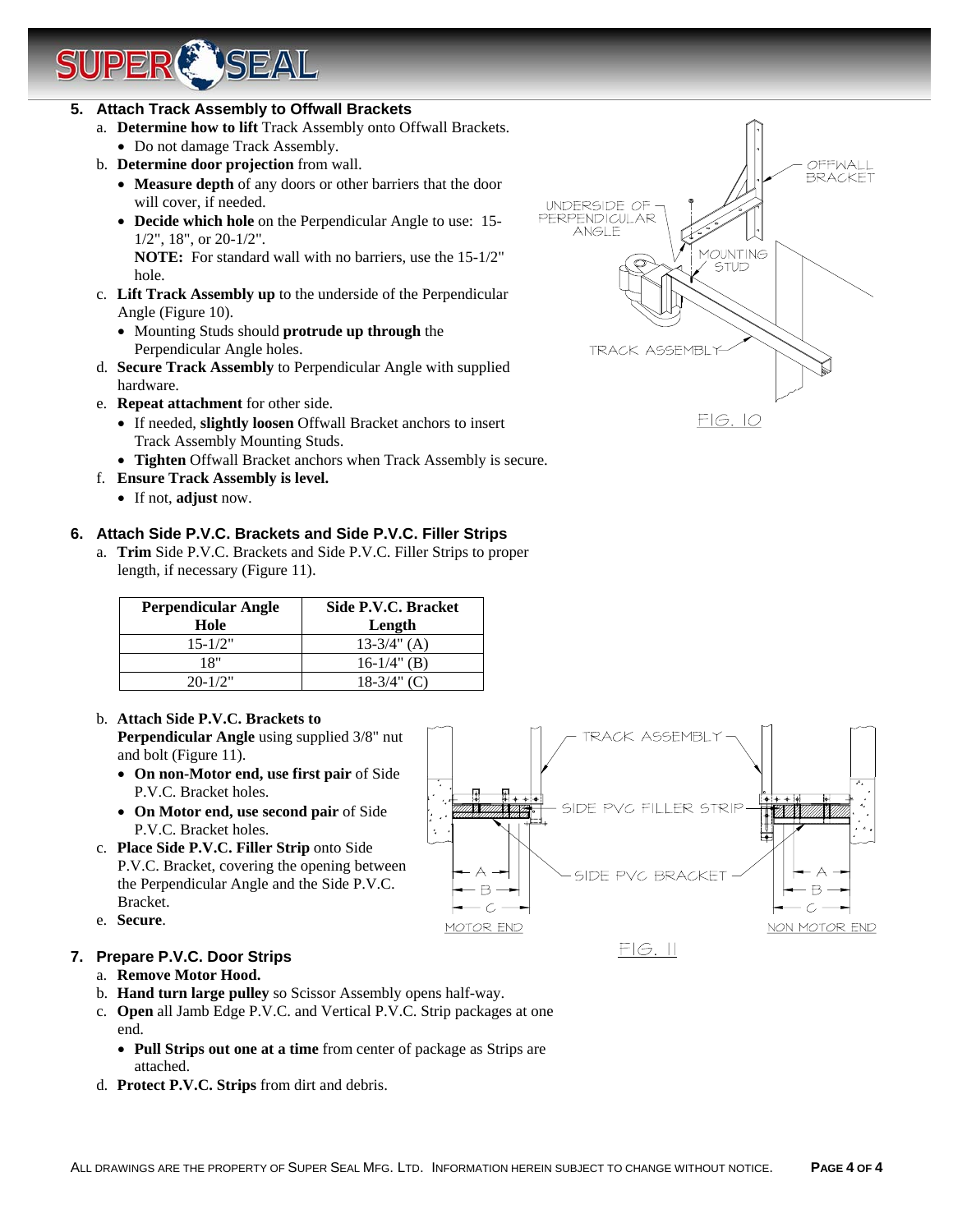



 $FIG.$  13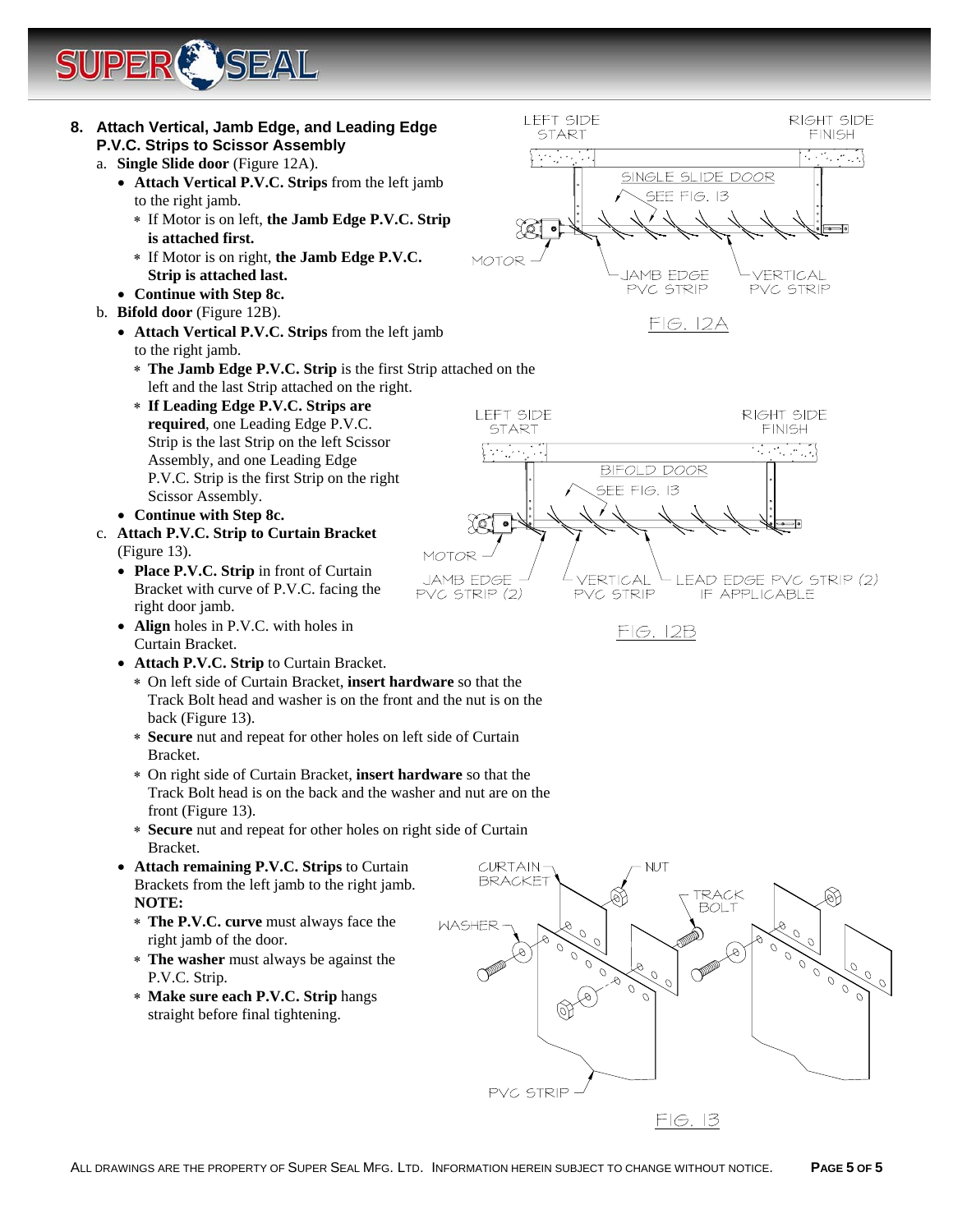# **LSEAL**

### **9. Attach End P.V.C. Strips to Side P.V.C. Brackets**

- a. **Open End P.V.C. Strip** package at one end.
	- **Pull Strips out one at a time** from center of package as Strips are attached.
- b. **Face unit from outside.**
- c. **Place an End P.V.C. Strip** onto front of Side P.V.C. Bracket at the wall, with curve facing towards center of door (Figure 14).
	- Starting from the wall, **insert bolt**  so that the head is behind the Side P.V.C. bracket and the washer and nut are in front.
	- **Secure** nut.
	- **Repeat** for first couple of holes on wall end.
- d. **Place another End P.V.C. Strip** onto front of Side P.V.C. Bracket at the Track Assembly with curve facing towards center of door.
	- Starting from Track Assembly, **insert bolt** so that the head is behind the Side P.V.C. Bracket and the washer and nut are in front.
	- **Secure** nut.
	- **Repeat** for first couple of holes on Track Assembly end.
- e. **Overlap End P.V.C. Strips** at the center of the Side P.V.C. Bracket.
	- **Finish inserting and securing hardware** as noted above.
- f. **Notch** Motor side and non-Motor side End P.V.C. Strips using measurements shown in Figure 14.

### **10. Attach Header P.V.C. Strip**

- a. **Rotate top P.V.C. Support Strips** towards the wall so that support Strips are perpendicular to Track Assembly (Figure 15).
- b. **Open Header P.V.C. Strip package.**
- c. **Unroll** Header P.V.C. Strip onto the top P.V.C. support Strips from left Offwall Bracket to the right Offwall Bracket.
	- **Attach** to left Perpendicular Angle selfdrilling screws.
		- ∗ Secure at each end and in the middle
- d. On right side of door, **pull Header P.V.C.** 
	- **Strip snug** across top.
	- **Attach** to right Perpendicular Angle with self-drilling screws. ∗ Secure at each end and in the middle
	- **Trim** excess P.V.C., if needed.

### **11. Close Door and Trim P.V.C. Strips**

- a. **Manually close the door** after all P.V.C. Strips are attached.
	- **Make sure P.V.C. Strips hang properly.**
	- **Make sure Curtain Brackets close** without interfering.
- b. **Trim P.V.C. Strips** at bottom so Strips do not drag or hinder proper door operation.
- c. **Open door fully** and replace Motor Hood.



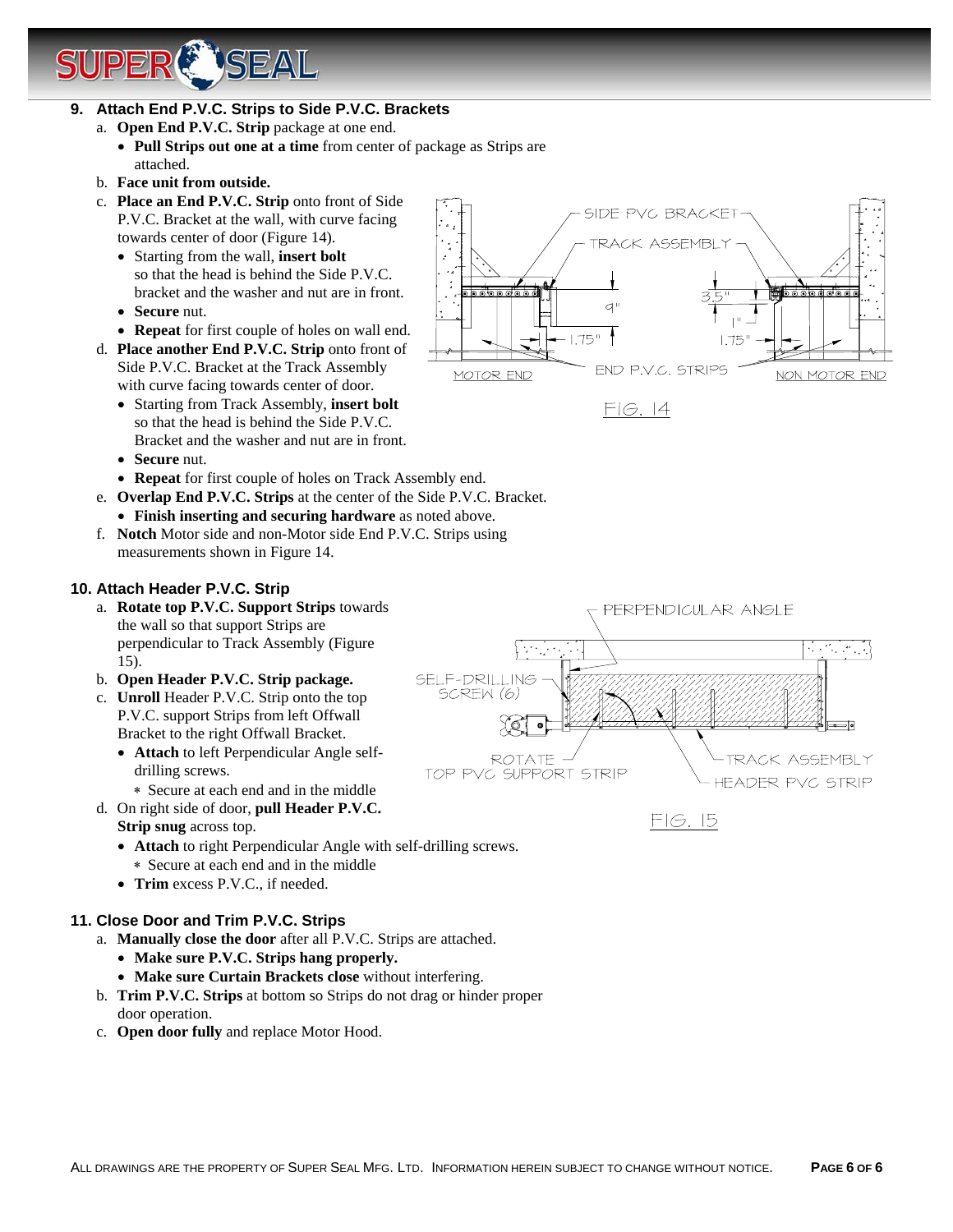

### **ELECTRICAL INSTALLATION AND HOOK UP**

**READ ALL INSTRUCTIONS AND PURCHASE ORDER BEFORE INSTALLING ELECTRICAL COMPONENTS. ELECTRICAL INSTALLATION AND HOOK UP MUST BE PERFORMED BY A LICENSED ELECTRICIAN. ELECTRICAL INSTALLATION MUST BE IN ACCORDANCE WITH ALL FEDERAL, STATE, AND LOCAL ELECTRICAL CODES AND REGULATIONS. ALL HARDWARE AND ELECTRICAL SUPPLIES ARE PROVIDED BY THE CUSTOMER.** 

#### **1. Mount Control Box and Activation Devices.**

- a. The wiring schematic enclosed in each control box illustrates where the limit switches, incoming power, Motor lead, and acutator are connected.
	- Mount control box and install electrical connections as per local customer requirements.

#### **2. Prepare door for testing.**

- a. Make sure all parts are installed.
- b. Ensure that all necessary electrical connections are complete.
- c. Motor Rotation:
	- Manually open the door half-way.
	- Turn on control box power.
	- Press the OPEN button located on the front of the box.
	- If the door opens, proceed to test the door.
	- If the door closes, press the E-STOP button immediately. Reverse the MOTOR WIRING for proper rotation.

#### **3. Test door.**

- a. Turn on control box power.
- b. Press the ACTIVATOR button. The door should open fully.
- c. Press the ACTIVATOR button. The door should close fully.
- d. Repeat 1/2 dozen times and observe the operation.
- e. Adjust timer, if needed.

#### **4. Activate actuators and test.**

- a. Ensure door activators work properly (e.g. pull cord, floor loop, etc.)
- b. Repeat door testing as noted above.
- c. Ensure door does not glide past its limit switches.
- d. Adjust limit switches, if required (see Troubleshooting section for instructions).

#### **5. Complete Electrical Installation**

- a. Make sure the door is running smoothly.
- b. Turn power off.
- c. Install all covers and Motor guard.
- d. Turn power on. Door is ready for operation.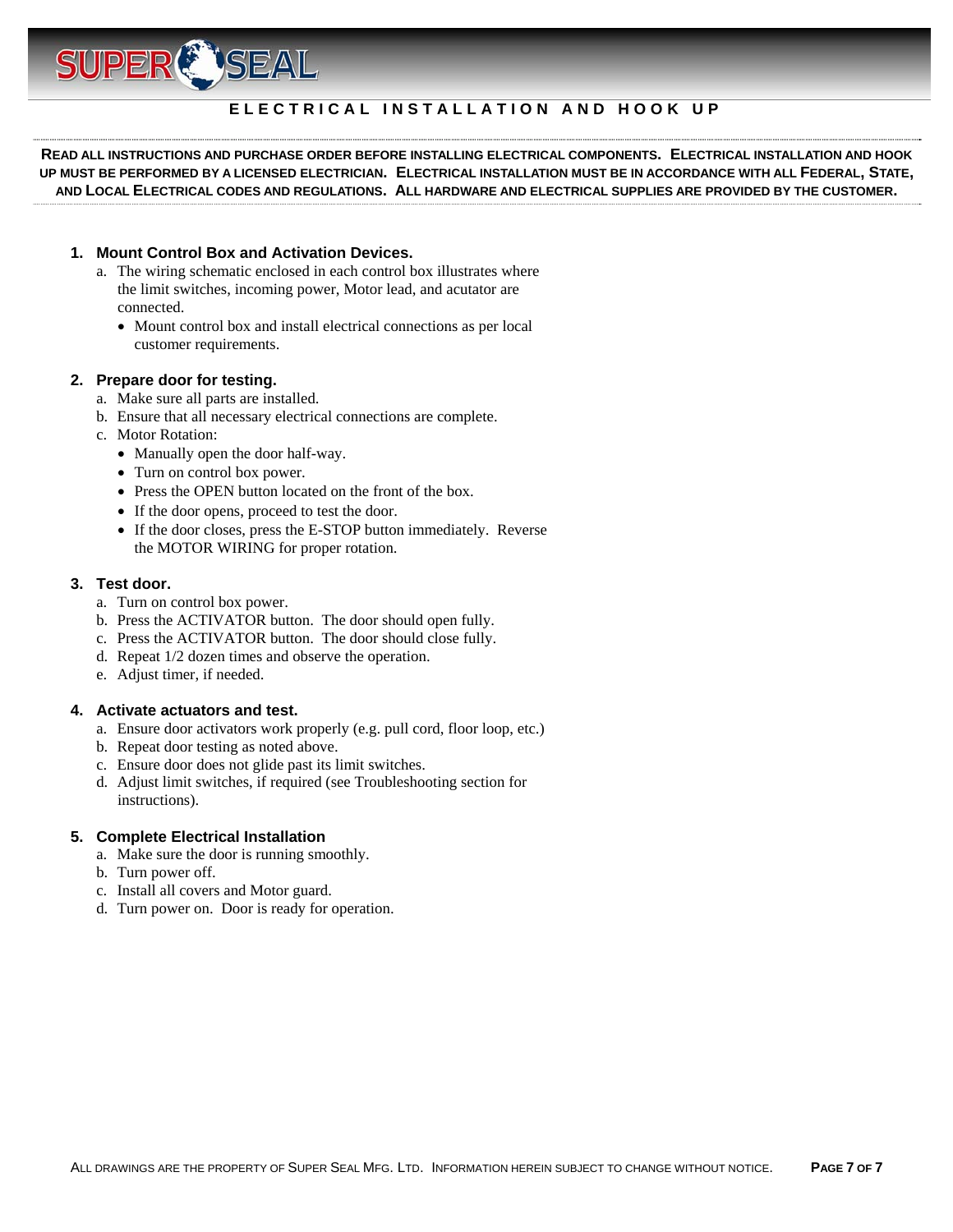

# **TROUBLESHOOTING GUIDE**

#### **1. The door does not work when activated.**

- a. Make sure all electrical connections follow the provided schematics.
- b. Make sure power is supplied to the control box.
- c. Make sure all actuators are connected and working properly.
- d. Make sure there is 24 VAC at terminals 2 and 10.

#### **2. The door does not completely open or close.**

- a. Reset the breaker.
- b. Make sure the Track Assembly is free and does not bind.
- c. Make sure the contactor is pulled in and the Motor is not running.

#### **3. The door does not open or close and the Motor is running.**

- a. Turn off power.
- b. Tighten bottom clutch jamb nuts to increase tension on spring. This increases the tension on the clutch.

#### **4. The door does not open or close smoothly or easily.**

- a. Make sure the P.V.C. Strips clear the floor. If not, trim Strips as needed.
- b. Make sure the P.V.C. Strips are properly attached to the Scissor Assembly.
- c. Make sure the P.V.C. Strips hang straight to the floor and do not bind.

#### **5. The door will not close.**

- a. Make sure power is supplied to the control box.
- b. Check the timer for proper operation.

**IF ANY OF THE ABOVE PROBLEMS REMAIN AFTER PERFORMING THESE CHECKS, PLEASE CONTACT SUPERSEAL MFG. LTD.** 

#### **MAINTENANCE**

#### **1. Maintain Chain, Motor, and P.V.C. Strips**

- a. Turn off power and barricade doorway before performing any maintenance.
- b. Chain Maintenance.
	- Lubricate chain every 6 months or 35,000 cycles.
	- Inspect all parts and surfaces for wear.
	- Check chain for tension. Adjust if necessary.
- c. Motor Maintenance.
	- Remove Switch Box cover and lubricate the limit shaft.
	- Inspect belt for wear.
- d. P.V.C. Maintenance.
	- Make sure P.V.C. Strips are securely and properly attached to Scissor Assembly.
	- Clean P.V.C. Strips if necessary.
	- Replace any torn or bacly dammaged strips.



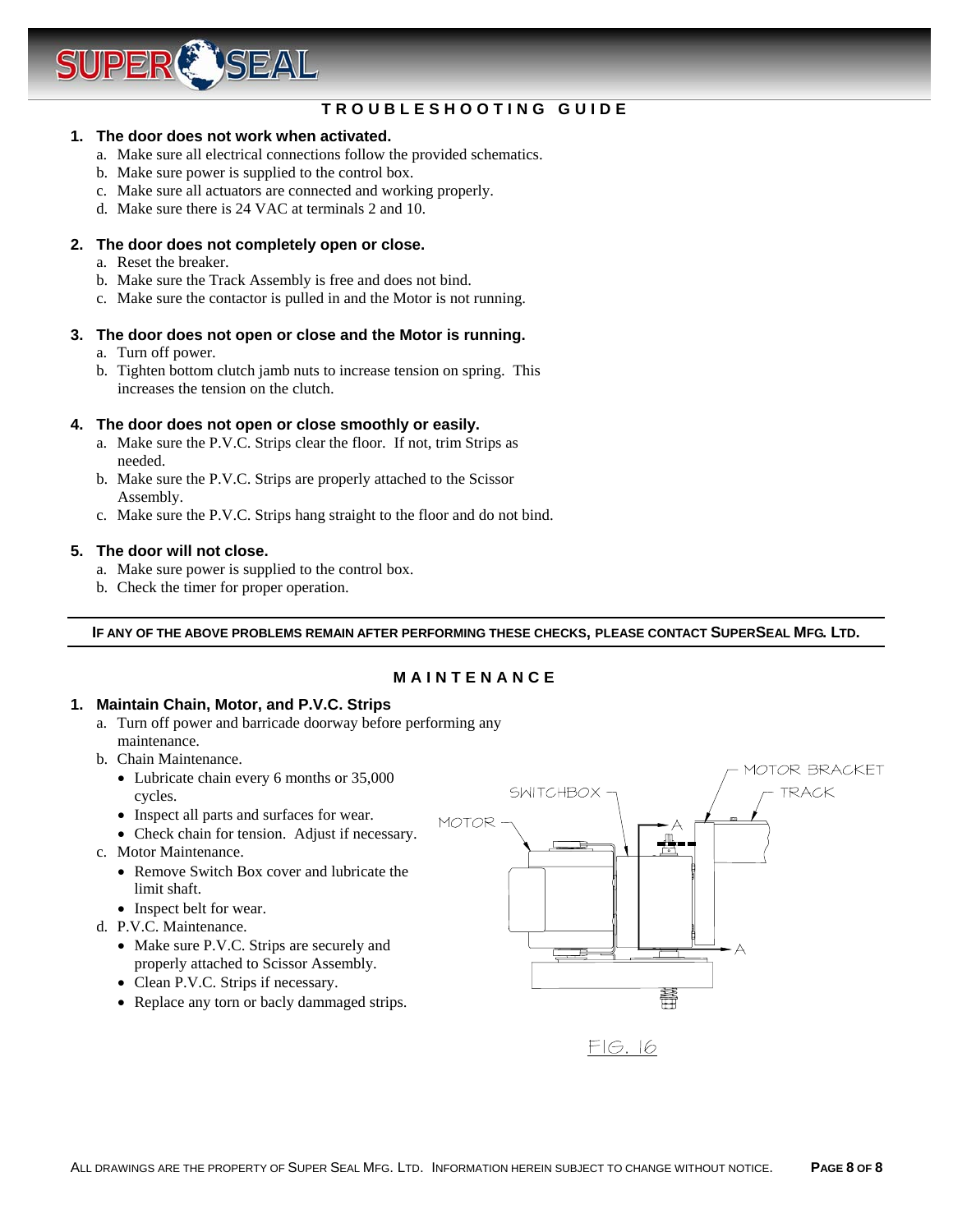

# **MAINTENANCE, Continued**

#### **2. Adjust Rotary Limit Switches.**

- a. Turn off power at source.
- b. Remove Switch Box cover.
- c. Pry the cam guide away from the Limit Cam by inserting a screwdriver or bar in the lever hole. Hold lever in place while adjusting limit cams.
- d. Gently rotate the Limit Cams with your fingers until they move in the desired direction.
	- To increase the open stroke, move the top limit cam counter-clockwise.
	- To decrease the close stoke, move the bottom limit cam clockwise.
- e. Gently release the lever to reposition the cam guide.
	- Make sure the cam guide fits into the matching slots on the top and bottom limit cams. **Failure to do so will damage the limit switches.**



 $FIG. 17$ SECTION A-A



 $FIG.18$ SECTION B-B